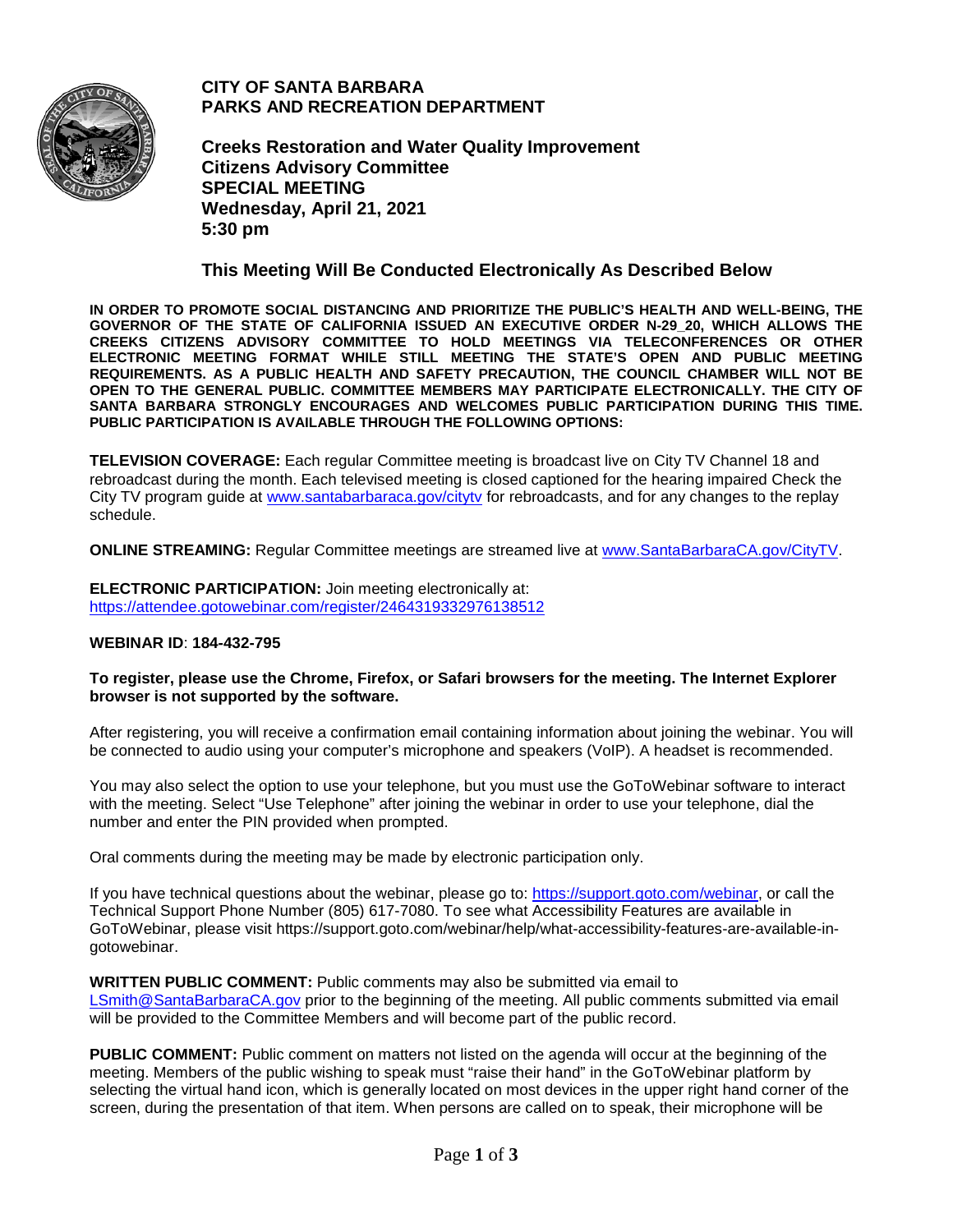activated by City staff and the speaker will be notified that they can now unmute themselves in order to begin speaking. The speaker will then need to unmute themselves by selecting the "mute/unmute" icon or pressing Ctrl+Alt+A on their keyboard.

For those who need accessibility accommodation in using the "raise hand" function and/or registering to participate in the GoToWebinar session, please contact the Creeks Division office by 5:00 pm the day before the meeting for assistance. Additionally, a speaker may email [LSmith@santabarbaraca.gov](mailto:LSmith@santabarbaraca.gov) by 5:00 pm the day before the meeting, stating which item they wish to speak on. When persons are called on to speak, their microphone will be activated and the speaker will be notified by City staff that they can now unmute themselves in order to begin speaking. The speaker will then need to unmute themselves by selecting the "mute/unmute" icon or pressing Ctrl+Alt+A on their keyboard.

Each speaker will be given a total of 2 minutes to address the Committee. Pooling of time is not allowed during general public comment. The time allotted for general public comment at the beginning of the 5:30 meeting is 30 minutes. The Committee, upon majority vote, may decline to hear a speaker on the grounds that the subject matter is beyond the City's subject matter jurisdiction.

**PUBLIC COMMENT ON AGENDIZED ITEMS:** Members of the public wishing to speak on a matter on the agenda must "raise their hand" in the GoToWebinar platform by selecting the virtual hand icon during the presentation of that item. The "raise hand" icon is generally located on most devices in the upper right hand corner of the screen. For those who need accessibility accommodation in using the "raise hand" function, please contact the Creeks Division office by 5:00 pm the day before the meeting for assistance. Additionally, a speaker may email [LSmith@santabarbaraca.gov](mailto:LSmith@santabarbaraca.gov) by 5:00 pm the day before a meeting, stating which item they wish to speak on. When persons are called on to speak, their microphone will be activated and they will be notified to begin speaking. Each speaker will be given a total of 2 minutes to address the Committee. Pooling of time is not allowed during meetings conducted electronically.

**ORDER OF BUSINESS:** Regular meetings of the Creeks Advisory Committee begin at 5:30 pm.

**REPORTS:** Copies of documents relating to agenda items are available for review online at the City Creeks Division website: [http://www.sbcreeks.com.](http://www.sbcreeks.com/) In accordance with state law requirements, this agenda generally contains only a brief general description of each item of business to be transacted or discussed at the meeting. Should you wish more detailed information regarding any particular agenda item, you are encouraged to obtain a copy of the related staff reports and attachments online at the City's website [\(https://www.SantaBarbaraCA.gov/gov/brdcomm/ac/creeks\)](https://www.santabarbaraca.gov/gov/brdcomm/ac/creeks) Materials related to an item on this agenda submitted to the Committee after distribution of the agenda packet are posted to the City's website as soon as reasonably feasible.

**SPANISH INTERPRETATION:** If you need interpretation of your communications to the Committee from Spanish to English, please contact the Creeks Division office at (805) 897-2658 or by email at [LSmith@santabarbaraca.gov.](mailto:LSmith@santabarbaraca.gov) If possible, notification of at least 48 hours will usually enable the City to make arrangements.

**INTERPRETACIÓN EN ESPAÑOL**: Si necesita una interpretación del español al inglés, para sus comunicaciones al El Comite, comuníquese con la Oficina de Arroyos al (805) 897-2658, o por correo electrónico a [LSmith@santabarbaraca.gov.](mailto:LSmith@santabarbaraca.gov) Si es posible, la notificación de al menos 48 horas generalmente permitirá a la Ciudad hacer los arreglos

**AMERICANS WITH DISABILITIES ACT:** If you need auxiliary aids or services or staff assistance to attend or participate in this meeting, please contact the Creeks Division Office at 897-2658 or by email at [LSmith@SantaBarbaraCA.gov.](mailto:LSmith@SantaBarbaraCA.gov) If possible, notification at least 48 hours prior to the meeting will usually enable the City to make reasonable arrangements. Specialized services, such as sign language interpretation or documents in Braille, may require additional lead time to arrange.